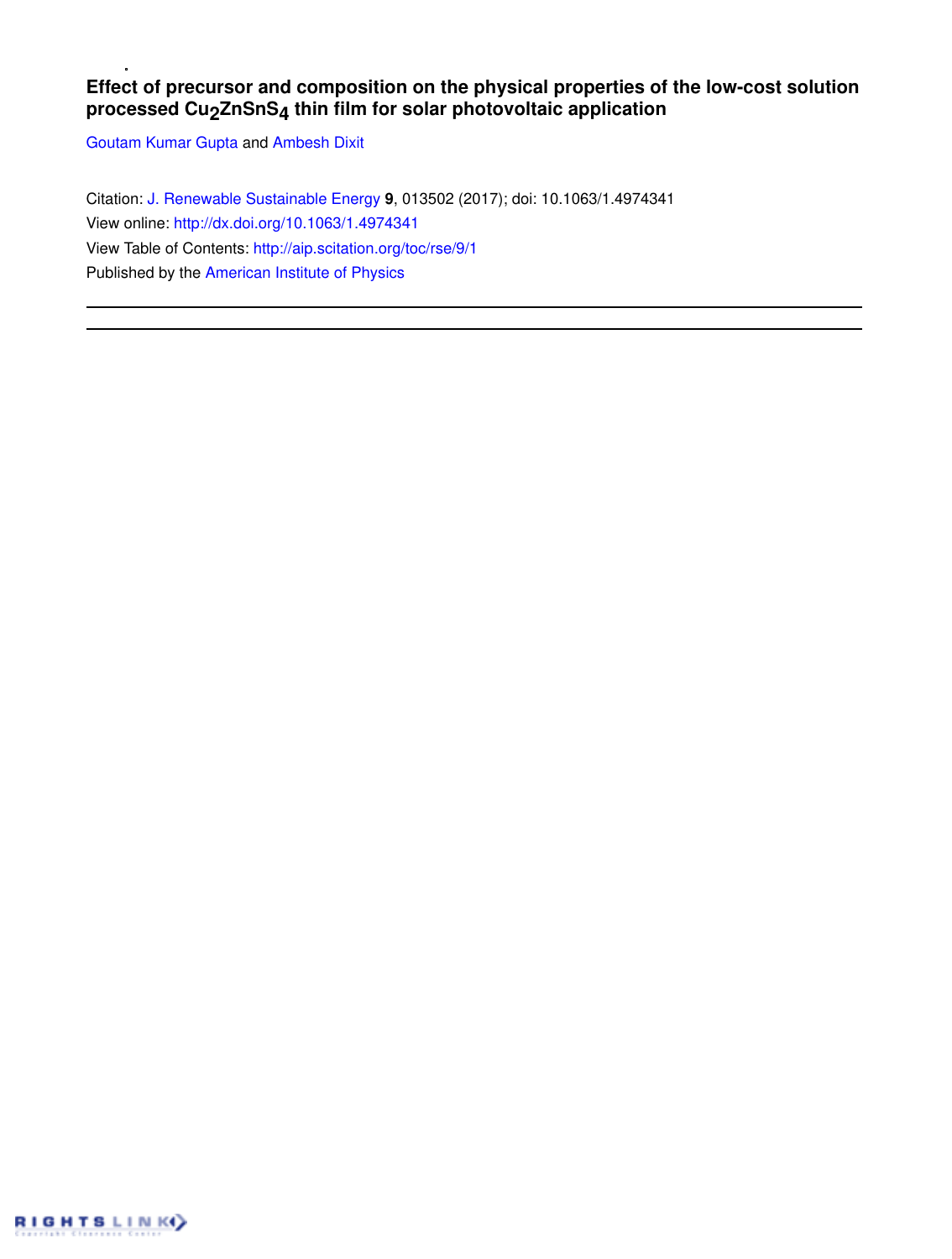

# Effect of precursor and composition on the physical properties of the low-cost solution processed  $Cu<sub>2</sub>ZnSnS<sub>4</sub>$ thin film for solar photovoltaic application

# Goutam Kumar Gupta and Ambesh Dixita)

Department of Physics and Center for Solar Energy, Indian Institute of Technology Jodhpur, Rajasthan 342011, India

(Received 22 September 2016; accepted 6 January 2017; published online 24 January 2017)

Quaternary compound semiconductor Cu<sub>2</sub>ZnSnS<sub>4</sub> (CZTS) has been prepared using two different precursors sols, chlorides and nitrates, using spin coating process to get phase pure and less defective thin films for solar photovoltaics. The synthesized CZTS thin films are heat treated at different temperatures to achieve the kesterite crystallographic phase. The prepared thin films are highly textured along (112) axis. The surface microscopic images suggest that chloride precursor derived CZTS thin films are relatively uniform and densely packed as compared to nitrate precursors. The dislocation density is  $\sim$  1  $\times$  10<sup>16</sup> lines m<sup>-2</sup> for the chloride precursor derived thin films, much lower than that of the nitride precursor derived CZTS thin films. The optical absorption measurements suggest the direct optical gap  $\sim$ 1.52 eV for CZTS thin films derived from both the precursor routes. However, electrical resistivity measurements suggest that resistivity is uniform and much lower  $\sim 0.025$  $\Omega$  cm for chloride precursor CZTS thin films, alike nitride precursor CZTS thin films, where resistivity is three orders of magnitude higher  $\sim$ 30  $\Omega$  cm. These studies suggest that chloride precursor derived CZTS thin films are of high quality and can be used for solar photovoltaic applications. Published by AIP Publishing. [http:// dx.doi.org/10.1063/1.4974341]

## I. INTRODUCTION

Quaternary compound semiconductor Cu<sub>2</sub>ZnSnS<sub>4</sub>(Se<sub>4</sub>) (CZT(S,Se)) is drawing considerable attention as an absorber layer material for heterostructure thin film solar cells. The easy availability of material, low cost, non-toxicity, and the optimum direct bandgap  $\sim 1.5 \text{ eV}$  makes  $Cu<sub>2</sub>ZnSnS<sub>4</sub>$  (CZTS)(Se) suitable for replacing its counterpart Cu(In,Ga)Se<sub>2</sub>(CIGS) compound semiconductor-based solar photovoltaic (PV) absorber. The laboratory cell efficiency beyond 20% has already been reported for the most efficient technologies, e.g.,  $Cu(In, Ga)Se_2$  (CIGS) and CdTe base solar cells and currently being explored for large area solar photovoltaic applications.<sup>1,2</sup> However, the toxicity of Cd and Ga and the scarcity of In and Te pose the economic and environmental sustainability challenges for these technologies. The near optimum bandgap of kesterite CZTS and its high absorption coefficient  $>10^4$  cm<sup>-1</sup> make it suitable for thin film absorber based photovoltaic devices and has the potential to replace the existing PV technologies. CZTS compound semiconductor is found in kesterite, stannite, and wurtzite crystallographic structures. Among them, the kesterite phase is thermodynamically more stable and thus can be synthesized in bulk or thin film geometries. However, the low thermal stability under typical synthesis condition and vulnerability to form impurity phases of binary sulfides and metal complexes put challenges in phase pure synthesis of the CZTS material.

This pure sulfide-based kesterite CZTS is an attractive semiconductor as it does not contain toxic elements such as Ga and Cd. However, the reported efficiency of pristine kesterite CZTS

<sup>&</sup>lt;sup>a)</sup>Author to whom correspondence should be addressed. Electronic mail: ambesh@iitj.ac.in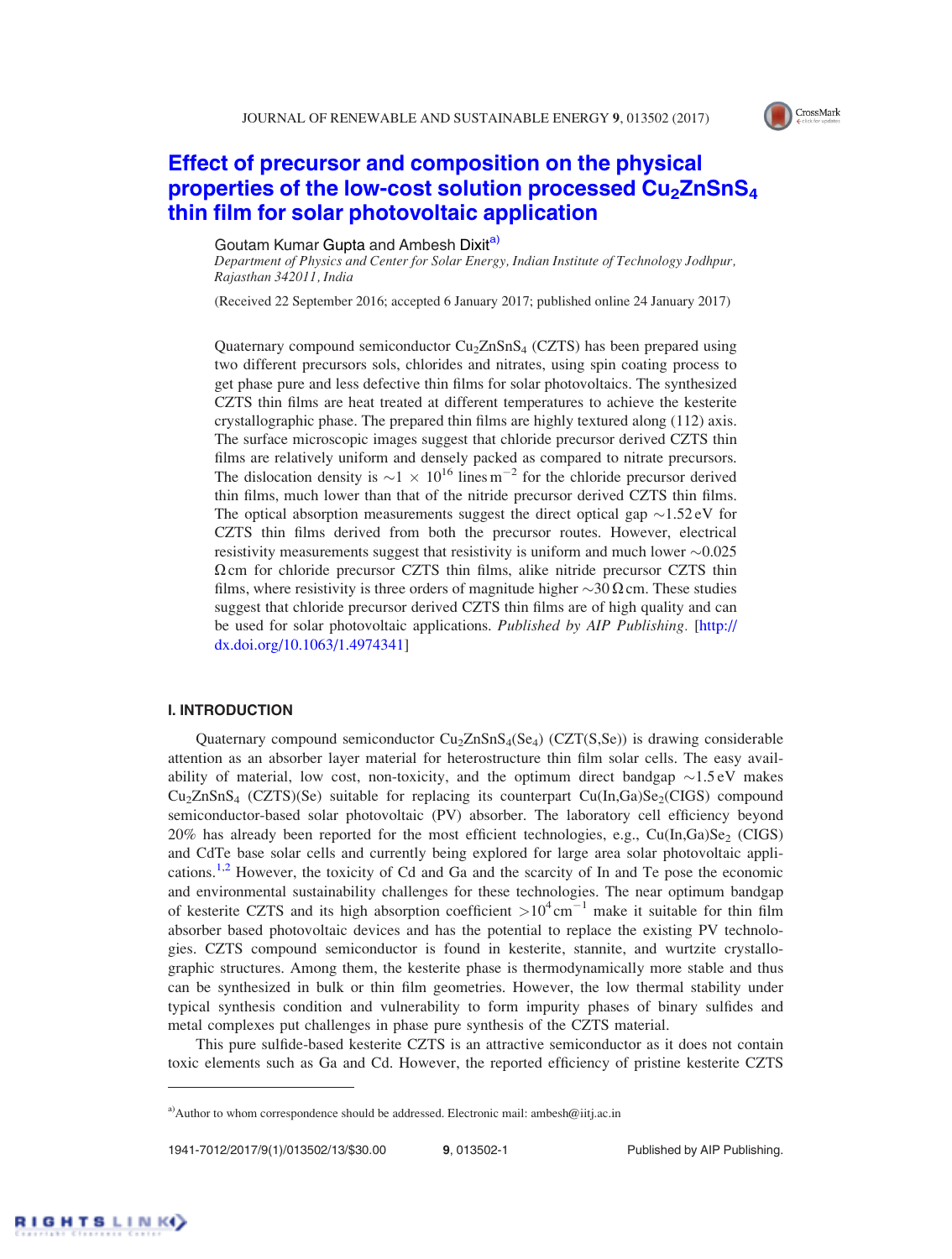is relatively lower, which can be enhanced by using sulfoselenide based kesterite and,  $CZT(S,Se)_4$  absorber systems. However, near optimum bandgap of pure sulfide kesterite suggests enhanced performance than sulfoselenide kesterite theoretically. In conjunction with solar photovoltaic applications, CZTS has shown promise for numerous other applications such as a counter electrode for dye-sensitized solar cell  $(DSSC)$ ,  $3,4$  gas sensor,  $5,6$  and photocatalyst for hydrogen production.<sup>7–9</sup>

A typical CZTS planar solar cell structure configuration is shown schematically in Fig. 1. This is a multilayered Ni-Al-Grid/Al:ZnO/i-ZnO/CdS/CZTS/Molybdenum (Mo)/Sodalime glass (SLG) substrate based heterostructure solar photovoltaic device. The sodalime glass, as a substrate, assists sodium diffusion through molybdenum, which helps in larger grain growth of the CZTS absorber material.<sup>10,11</sup> Molybdenum on the SLG substrate acts as a metallic back reflector because of its low resistivity and assists in molybdenum disulfide  $(MoS<sub>2</sub>)$  layer formation, which is useful for ohmic contact with the CZTS layer. MoS<sub>2</sub> also helps in absorption of the incident solar irradiance due to its lower indirect optical gap  $(\sim 1.3 \text{ eV})$ .<sup>12</sup> However, MoS<sub>2</sub> layer also prevents Na to diffuse into the CZTS absorber layer, hence precise control in the formation of  $MoS<sub>2</sub>$  is necessary.<sup>12</sup> The cadmium sulfide (CdS) layer acts as an n-type buffer layer and intrinsic i-ZnO as a window layer. Several alternatives to CdS such as ZnS,  $In_2S_3$ , etc., are also under investigation for solar photovoltaic applications. The conducting aluminum-doped zinc oxide (Al:ZnO) acts as the front contact material, where Ni:Al grids can be structured as electrical-connects for extracting the photo-generated electrons.

This configuration of solar cell has shown high efficiencies with CZTS in different geometrical structures. The nano-porous CZTS with the three-dimensional (3D) integration of CdS in thin film solar cell configuration has shown  $\sim$  5.02% photovoltaic efficiency.<sup>13</sup> The CZTS has also been employed in Dye-Sensitized Solar Cell (DSSC) structure and good photoresponse has been observed.<sup>14</sup> These applications rely on the phase pure synthesis of CZTS compound semiconductor, especially in the kesterite crystallographic phase. In recent years, several approaches both vacuum such as RF magnetron sputtering,<sup>15</sup> reactive sputtering,<sup>16,17</sup> thermal evaporation,<sup>18</sup> and non-vacuum such as spin coating,  $19-23$  spray pyrolysis,  $24$  successive ion layer adsorption reaction (SILAR),<sup>25,26</sup> solvothermal,<sup>27</sup> etc., have been investigated and developed for the growth of CZTS material either in bulk or nano-crystal geometries. The non-stoichiometric compositions, in particular, Cu-poor and Zn-rich CZTS material, have shown enhanced efficiency. However, the non-stoichiometry in CZTS is very prone to the growth of secondary phases, such as binary and ternary metal sulfides and crystal defects, hampering the solar photovoltaic performance. The present work focuses on the development of kesterite phase CZTS materials in thin film geometries using low-cost solution based spin coating process using



FIG. 1. The schematic multilayer stacking for heterostructure CZTS thin film solar cell structure, including soda lime glass (SLG) as a substrate, molybdenum as back contact layer, CZTS as an absorber layer, CdS as a buffer layer, intrinsic ZnO as a window layer, and Al-doped ZnO as a top electrode with Ni:Al grids for photoelectron collection.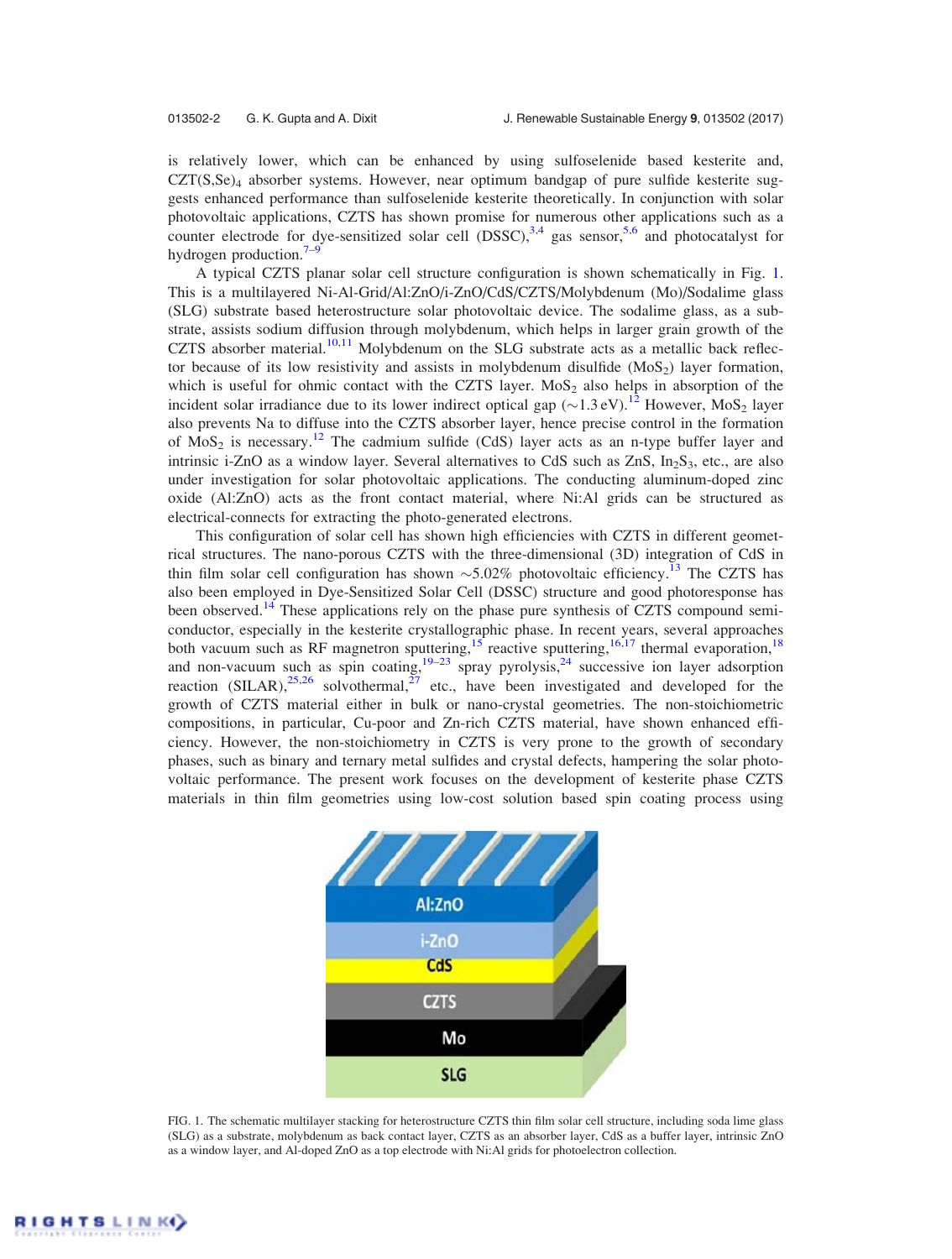different precursors and their impact on morphological, optical, and electronic properties, which may be useful for solar photovoltaic applications.

# II. EXPERIMENTAL DETAILS

### A. Synthesis

The chloride precursor solution was prepared using Cu, Zn, and Sn metal chlorides in the desired 2:1:1:8 compositional ratios. The  $0.04$  M Copper (II) chloride dihydrate (CuCl<sub>2</sub>·2H<sub>2</sub>O,  $\geq$ 99% Alfa Aesar), 0.02 M anhydrous zinc chloride (ZnCl<sub>2</sub>,  $\geq$ 98% Alfa Aesar), and 0.02 M Tin(II) chloride (SnCl<sub>2</sub>·2H<sub>2</sub>O,  $\geq$ 98%, Sigma Aldrich) are taken as metal sources, and thiourea is used to provide sulfur in the solution. These metal salts are dissolved successively in 2 methoxy ethanol (2-metho) ( $\geq$ 99% Sigma-Aldrich) with 50 ppm butylhydroxytoluene (BHT) as a stabilizer, under continuous magnetic stirring. After dissolving metal salts, 0.16 M thiourea  $((NH<sub>2</sub>)<sub>2</sub>CS, \geq)9\%$  Himedia) has been slowly introduced into the reaction mixture to initiate the reaction under continuous stirring for 1 h. The initial dark green color copper chloride solution turned into the light green color after adding zinc chloride precursor, which further turned into colorless transparent solution after adding the tin chloride. Finally, after adding thiourea, CZTS sol formation started with metal and thiourea complexes and turned into a yellow colored transparent sol after completing the process. The final solution, thus, prepared contains metal ions and thiourea complex. When thiourea was used in the stoichiometric ratio in the chloride precursor assisted route, the solution became a thick paste and the resulted sol was not suitable for spin coating. In this work, two times thiourea is used to form the desired molar ratio of sulfur for preparing a highly stable CZTS sol. The excess of thiourea has been considered during synthesis, avoids the sulfur loss during post-synthesis annealing of the pristine spin coated samples, and even more importantly, the preparation of stable sol for these metal precursors, essential for the spin coating process. The probable chemical reactions for CZTS sols are summarized in Table I. Several attempts were tried making a stable sol using methanol and ethanol with deionized (DI) water as a solvent but the prepared solution was not stable and the solution was precipitating in a day or two. After using 2-methoxy ethanol, a polar solvent has resulted into a highly stable (over several months period), yellow colored sol, which was further used for preparing thin films using spin-coating process.

In addition to the chloride precursors, we also attempted to make a highly stable sol using nitrate precursors for the growth of CZTS thin films. Here, metal nitrates such as copper(II) nitrate hemi-pentahydrate (CuN<sub>2</sub>O<sub>6</sub>.5H<sub>2</sub>O), Zinc nitrate hexahydrate(N<sub>2</sub>O<sub>6</sub>Zn $\cdot$ 6H<sub>2</sub>O), stannous chloride (SnCl<sub>2</sub>.2H<sub>2</sub>O), and Thiourea (CH<sub>4</sub>N<sub>2</sub>S) precursors were used in the desired molar ratio of Cu:Zn:Sn:S::2:1:1:4 for synthesis of a stable CZTS sol. Here, in nitrate precursors route, the desired molar ratio of thiourea was sufficient to synthesize a stable sol. The probable chemical processes are summarized in Table I. Any attempt with excess thiourea has resulted in a stable sol solution; however, the thin films with excess thiourea with nitrate precursors have shown poor adherence to the substrate surface. Thus, any precursor with nitrate metal complexes and excess thiourea has degraded the film quality and has not been used further for any studies. The

| Proposed reaction in chloride route                                                                                                                                                                    | Proposed reaction in nitrate route                                                                                                                                                                                                                    |
|--------------------------------------------------------------------------------------------------------------------------------------------------------------------------------------------------------|-------------------------------------------------------------------------------------------------------------------------------------------------------------------------------------------------------------------------------------------------------|
| $Cu(Cl)_{2} \rightarrow Cu^{2+} + 2Cl^{-}$                                                                                                                                                             | $Cu(NO_3)$ <sub>2</sub> $\rightarrow Cu^{2+} + 2NO_3$                                                                                                                                                                                                 |
| $Zn(Cl)2 \rightarrow Zn2+ + 2Cl-$                                                                                                                                                                      | $Zn(NO_3)_2 \rightarrow Zn^{2+} + 2NO_3$                                                                                                                                                                                                              |
| $SnCl2 \rightarrow Sn2+ + 2Cl-$                                                                                                                                                                        | $SnCl2 \rightarrow Sn2+ + 2Cl-$                                                                                                                                                                                                                       |
| $(NH_2)_2CS \rightarrow NH_2-C^+=NH + H^+ + S^{2-}$                                                                                                                                                    | $(NH_2) \circ CS \rightarrow NH_2 \cdot C^+ = NH + H^+ + S^{2-}$                                                                                                                                                                                      |
| $2Cu^{2+} + Zn^{2+} + Sn^{2+} + 4S^{2-} \rightarrow Cu_2ZnSnS_4$                                                                                                                                       | $2Cu^{2+} + Zn^{2+} + Sn^{2+} + 4S^{2-} \rightarrow Cu_2ZnSnS_4$                                                                                                                                                                                      |
| $2Cu(Cl)_{2} \cdot 2H_{2}O + Zn(Cl)_{2} + SnCl_{2} \cdot 2H_{2}O + 4(NH_{2})_{2}CS$<br>$+8$ H <sub>2</sub> O $\rightarrow$ Cu <sub>2</sub> ZnSnS <sub>4</sub> + 8NH <sub>4</sub> Cl + 4CO <sub>2</sub> | $2Cu(NO_3)_{2} \cdot 5H_2O + Zn(NO_3)_{2} \cdot 6H_2O$<br>$+$ SnCl <sub>2</sub> ·2H <sub>2</sub> O + 4CH <sub>4</sub> N <sub>2</sub> S $\rightarrow$ Cu <sub>2</sub> ZnSnS <sub>4</sub> + 6NH <sub>4</sub> NO <sub>3</sub><br>$+2NH4Cl + 4CO2 + 5H2O$ |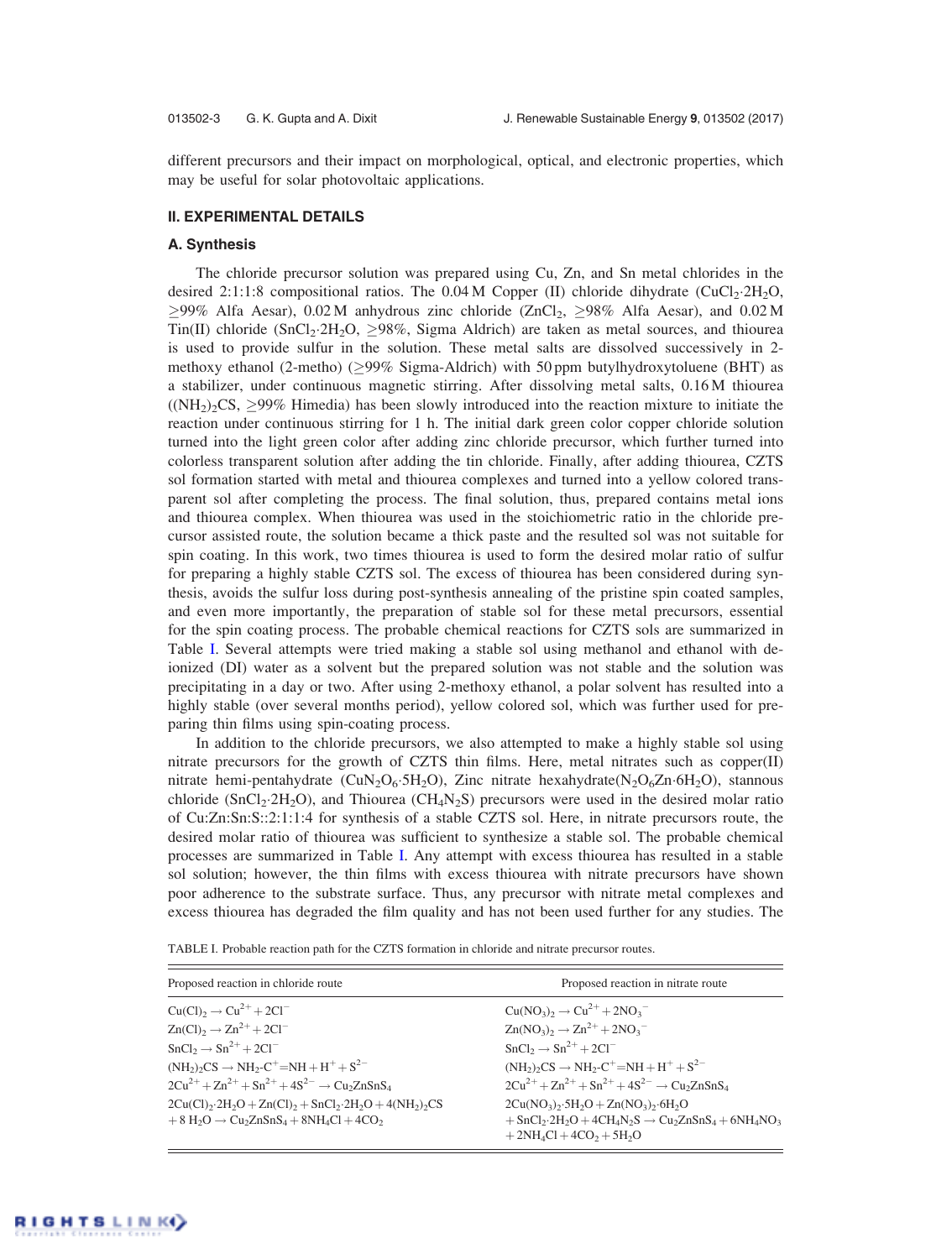nature of the both chloride and nitrate sols is acidic and the pH values of the sol used for spin coating thin films are  $\sim 0.3$  and 0.1 for chloride and nitrate sols, respectively.

The 2.5 cm  $\times$  2.5 cm glass substrates are cleaned using a soap solution followed by ultrasonic rinsing in acetone and de-ionized (DI) water for 10 min. These cleaned substrates are used for CZTS thin film fabrication using both chloride and nitrate based sols. The sols are spin coating at 2600 rpm and dried at  $250^{\circ}$ C over a hot plate in the open air conditions. The spin coating and drying processes are repeated for three times to achieve the desired thickness, and thus, synthesized CZTS thin films are used for the characterization.

### B. Characterization

The crystalline structure of film has been studied using X-ray diffractometer (Bruker D8 Advance) with a Cu  $K_{\alpha}$  ( $\lambda = 1.5406 \text{ Å}$ ) monochromatic incident radiation source, operating at 40.0 kV and 40.0 mA. XRD data were collected in detector scan mode with incident X-ray source fixed at the  $3^\circ$  glazing incident angle and the detector has moved to collect the 2 $\theta$  diffraction ranging from  $20^{\circ}$  to  $80^{\circ}$  at a step size of  $0.02^{\circ}$  per second. The room temperature Raman spectroscopy measurements are carried out using BaySpec. Inc. multi-wavelength spectrometer using 532 nm incident radiation. Scanning electron microscopy (SEM) measurements are carried out using EVO 18, especial edition, Carl Zeiss scanning electron microscopy (SEM) and the elemental compositions for these film structures are calculated by using an energy dispersive X-ray (EDX) (OXFORD instrument attached with SEM). The thicknesses of these films are characterized using Dektak XT stylus surface profiler (Bruker). Spectral diffuse reflectance has been measured using an 110 mm integrated sphere diffuse reflectance accessory integrated with a Carry 4000 UV-Vis spectrophotometer for these absorber structures in the 300–900 nm (UV-visible) wavelength range. A polytetrafluoroethylene (PTFE) sample was used as a reference for diffuse reflectance measurements. The current-voltage (I–V) and resistivity measurements are done using Keithley 4200 semiconductor characterization system (SCS) in two and four probe geometries, respectively.

## III. RESULTS AND DISCUSSION

The CZTS films are subjected to heat treatment at different temperatures 250, 300, and  $350^{\circ}$ C for half an hour over the hot plate under air ambiance for both chloride precursors (represented as MX thin films afterward) and nitrate precursors (represented as MXN thin films afterward). X-ray diffraction patterns on these structures are summarized in Fig. 2 for both MX and MXN thin films annealed at different temperatures.

The diffraction peaks at  $2\theta \sim 28.4^{\circ}$ , 47.5<sup>0</sup>, and 56.3<sup>0</sup> are matched with the standard ICDD # 0260575 kesterite CZTS reference and correspond to (112), (220), and (312) crystal planes, respectively, also marked in Fig. 2 for easy identification. These measurements confirm the formation of CZTS kesterite crystallographic phase. These XRD measurements suggest that CZTS



FIG. 2. XRD graphs for CZTS thin films at different annealing temperatures: (a) Chloride precursor route (MX) and (b) nitrate precursor route (MXN) derived thin films.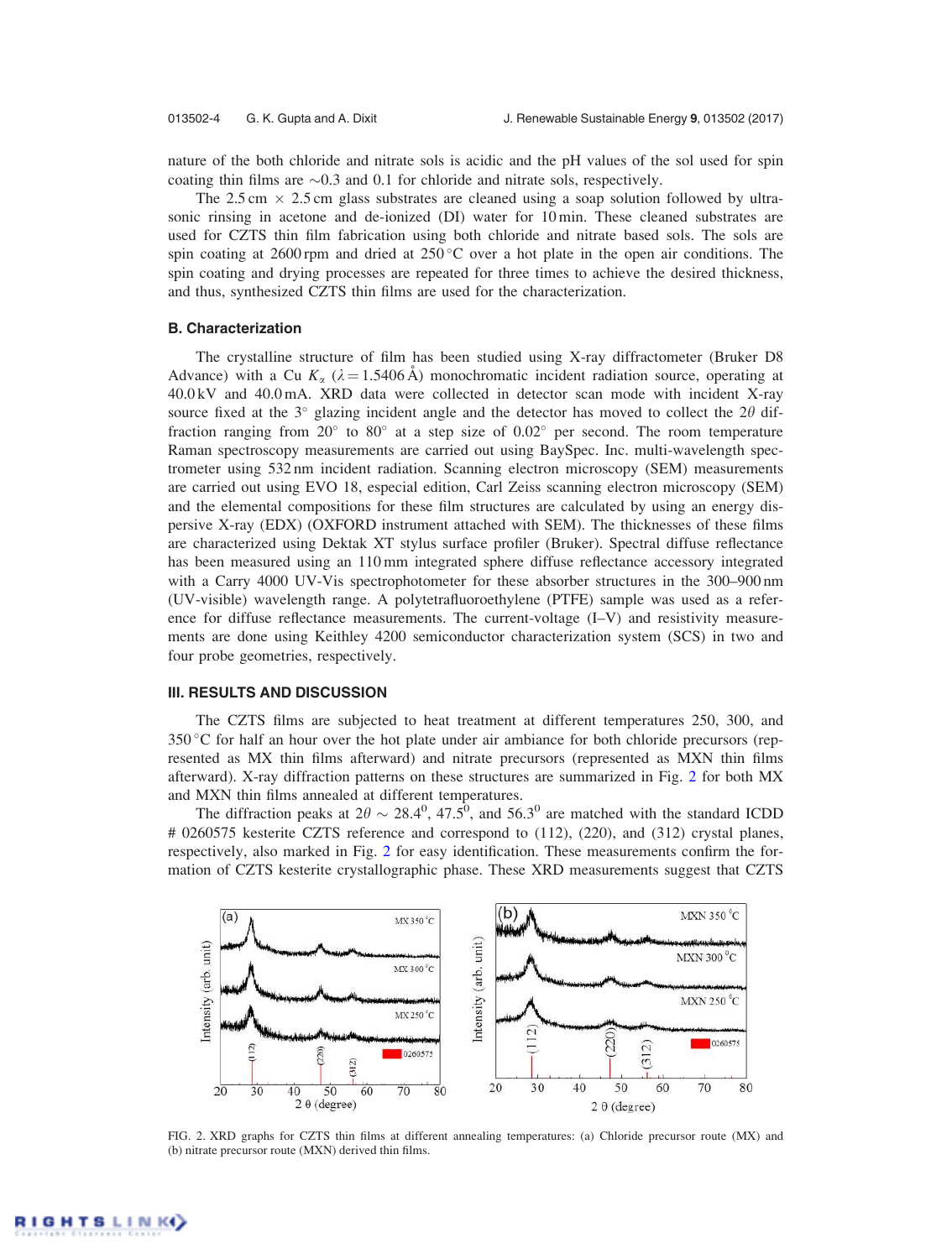films are relatively textured along (1 1 2) axis and the crystallinity of these films enhanced with an increase in the annealing temperature, as shown in Fig. 2. The texture coefficient (TC  $(h k l)$ ) has been calculated using  $TC(hkl) = \frac{\frac{I(hkl)}{I_0(hkl)}}{N^{-1} \sum_{l_0(hkl)} I(hkl)}$ ; where N is the order of reflection, I is the measured intensity, and  $I_0$  is the standard intensity taken from International Crystallographic Diffraction Data (ICDD) # 026-0575 as a reference.<sup>28</sup> The grain size (D) of the prepared thin film is calculated using Scherrer's formula:  $Grain size = \frac{0.94 \times \lambda}{B \cos \theta}$ , where B is full width half maxima (FWHM) of the diffraction peak measured in radians,  $\lambda$  is the wavelength of characteristic Cu  $K_{\alpha}$  X-ray incident radiation.<sup>28</sup> The dislocation density ( $\delta$ ), which is length of dislocation lines per unit volume, is calculated using Williamsons and Smallman's equation  $\delta = \frac{n}{D^2}$ , where n is equal to unity for minimum dislocation density and D is the crystallite size.<sup>29</sup> The measured (112) textured crystallinity is summarized in Fig. 3(a) for different temperature annealed MX and MXN CZTS film structures, synthesized using chloride and nitrate sols, respectively. The (112) textured crystallinity for MX CZTS films prepared using chloride sol is relatively greater than that of nitrate routes prepared MXN CZTS films, suggesting chloride sol route may lead to relatively better textured film structures as compared to nitrate sol routes.

The measured grain size and dislocation density as a function of annealing temperature are plotted in Fig. 3(b) for these CZTS thin films structures. These measurements suggest that grain size has increased after annealing at higher temperatures for both chloride and nitrate sols prepared CZTS thin films. However, the grain size is always larger for chloride sol derived MX CZTS thin films as compared to that of the nitrate sol derived MXN CZTS thin film structures. The dislocation density has shown the inverse effect to that observed for grain size and has decreased with increase in annealing temperatures. Thus, these observations suggest that the higher annealing temperature may be a better choice for enhanced crystallographic and microstructural properties. However, annealing at higher temperatures ( $>350\degree C$ ) in an open ambient has shown adverse effects on crystallinity and phase purity, leading to the formation of oxides, secondary and ternary sulfide impurity phases. In addition, CZTS thin films showed enhanced sulfur and zinc loss and elemental oxide formation has also been observed for heating beyond  $350^{\circ}$ C annealing temperatures.

The strain in these films has been estimated using  $\varepsilon = \frac{B \cos \theta}{4}$  relation<sup>30</sup> and measured strains are summarized in Table II. The stacking fault probability,  $\alpha$ , is the probability for the layers undergoing stacking fault in the film, defined as  $\alpha = \frac{2\pi^2}{45.318}$  $\left[\frac{2\pi^2}{45\sqrt{3}\tan\theta}\right]\Delta(2\theta)$ ; where  $\theta$  is the measured  $(1 1 2)$  Bragg's angle.<sup>31</sup> The values of stacking fault probabilities are calculated using the measured (1 1 2) peak shift with reference to the ICDD database No. 026-05752 ( $\Delta 2(\theta)$ ) and values are listed in Table II. This stacking fault probability suggests that one fault is likely to found in  $1/\alpha$  layer. The presence of stacking fault gives rise to shift in peak positions corresponding to different reflection planes. The calculated stacking fault probability suggests that the stacking faults are decreasing with the increase in the annealing temperature. [This is the reason for



FIG. 3. (a) Texture coefficient and (b) Grain size and dislocation density variation as a function of the annealing temperature for MX and MXN CZTS thin films.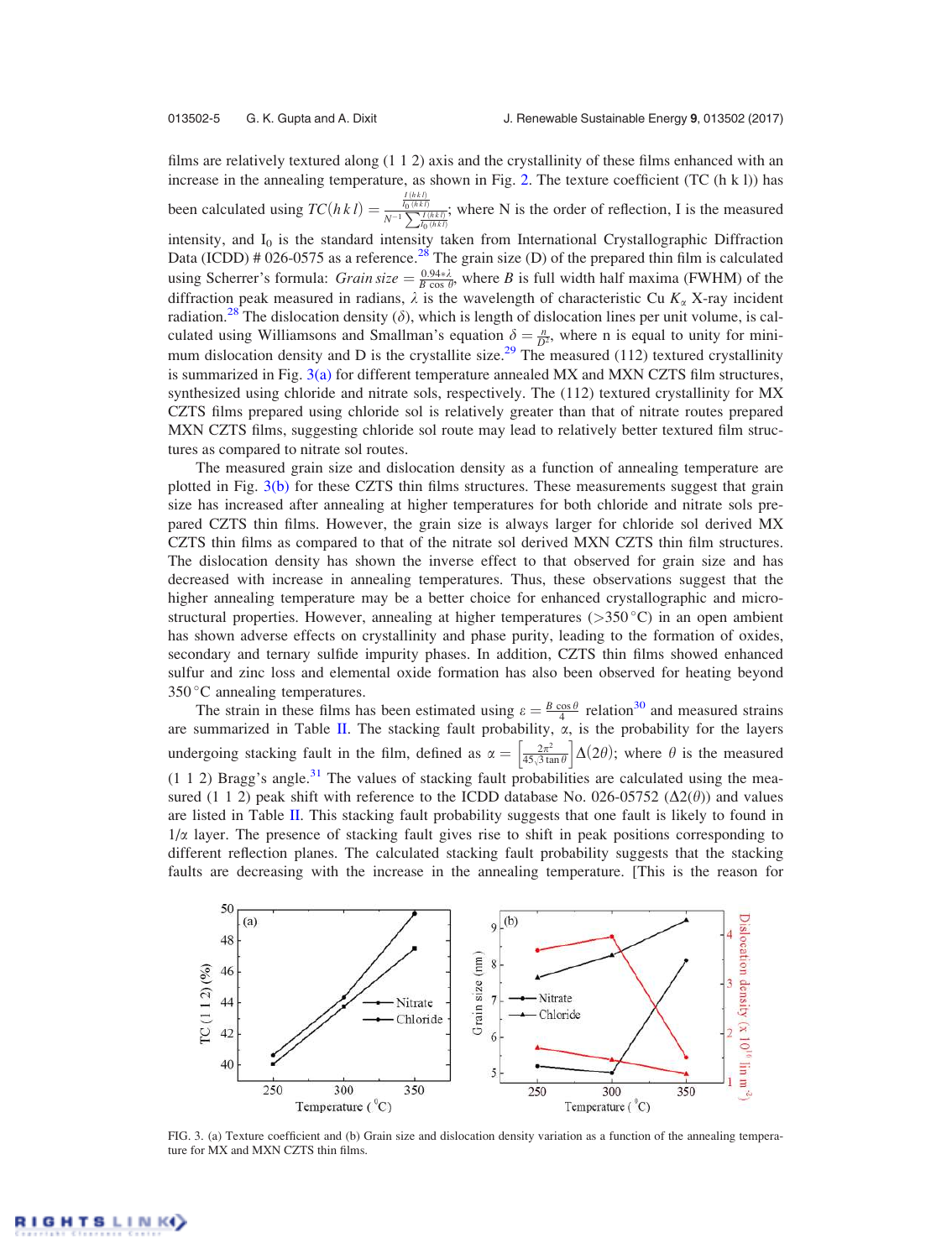| Sample     | Temperature | $2\theta$ for<br>(112)<br>plane | <b>FWHM</b> | Average<br>crystallite<br>$size$ (nm) | Dislocation<br>density ( $\delta \times 10^{16}$ )<br>$(line\ m^{-2})$ | Strain<br>( $\varepsilon$ ) (line <sup>-2</sup> m <sup>-4</sup> ) | Stacking fault<br>probability $(\alpha)$ |
|------------|-------------|---------------------------------|-------------|---------------------------------------|------------------------------------------------------------------------|-------------------------------------------------------------------|------------------------------------------|
| MX         | 250         | 28.234                          | 1.72        | 7.64                                  | 1.71                                                                   | 0.417                                                             | 0.299                                    |
|            | 300         | 28.344                          | 1.70        | 8.27                                  | 1.46                                                                   | 0.411                                                             | 0.187                                    |
|            | 350         | 28.357                          | 0.88        | 9.22                                  | 1.17                                                                   | 0.213                                                             | 0.174                                    |
| <b>MXN</b> | 250         | 28.279                          | 1.66        | 5.20                                  | 3.69                                                                   | 0.402                                                             | 0.253                                    |
|            | 300         | 28.296                          | 2.08        | 5.02                                  | 3.96                                                                   | 0.504                                                             | 0.236                                    |
|            | 350         | 28.406                          | 1.40        | 8.13                                  | 1.51                                                                   | 0.337                                                             | 0.125                                    |

TABLE II.  $2\theta$  value for (1 1 2) crystallographic plane, FWHM, average crystallite size, dislocation density, strain, stacking fault probability for CZTS thin film prepared with different routes and different annealing conditions.

observed shift in the diffraction peaks of low temperature annealed thin films, which approached to the correct  $2\theta$  value for high temperature annealed CZTS thin films.]

The room temperature Raman measurements are carried out on  $300\degree$ C CZTS thin films and results are summarized in Fig. 4 The observed intense peak at  $\sim$ 331 cm<sup>-1</sup> and two small vibrational peaks at  $\sim$ 169 and 252 cm<sup>-1</sup> correspond to the characteristic Raman modes for kesterite CZTS phase, substantiating the X-ray diffraction measurements and are also in agreement with the previously reported data.<sup>32</sup> The strongest vibrational mode at  $331 \text{ cm}^{-1}$  has been attributed to the local structural inhomogeneity within the disordered cation sublattice and suggests the Cu-poor CZTS material. The recorded spectrum do not exhibit any vibration modes corresponding to impurity/secondary phases such as CuS  $(474 \text{ cm}^{-1})$ ,Cu<sub>2</sub>S  $(472 \text{ cm}^{-1})$ ;<sup>33</sup> ZnS(278,  $351 \text{ cm}^{-1}$ ;<sup>34</sup> SnS(192 cm<sup>-1</sup>);<sup>35</sup> and SnS<sub>2</sub> (205, 315 cm<sup>-1</sup>)<sup>36</sup> binary secondary phases and Cu<sub>2</sub>SnS<sub>3</sub> (CTS) (303, 355 cm<sup>-1</sup> for cubic CTS and 336, 351 cm<sup>-1</sup> for tetragonal CTS) ternary secondary phases. $37,38$  The absence of any of these vibrational modes substantiates the crystallographic kesterite phase purity even at the microscopic level. The results suggest the formation of kesterite phase growth with Cu-deficient CZTS thin films is in agreement with the EDX results, discussed later.

The microstructural properties and elemental distributions are investigated using scanning electron microscopy (SEM) and energy dispersive X-ray (EDX) measurements. The microscopic results are summarized in Fig. 5 for both chloride and nitrate sols derived CZTS thin film structures annealed at  $300^{\circ}$ C temperature. SEM micrographs suggest that CZTS films synthesized using chloride sol are highly uniform across the entire film, Fig. 5(a), with respect to



FIG. 4. Raman spectroscopy measurement of  $300^{\circ}$ C annealed MX and MXN CZTS thin films.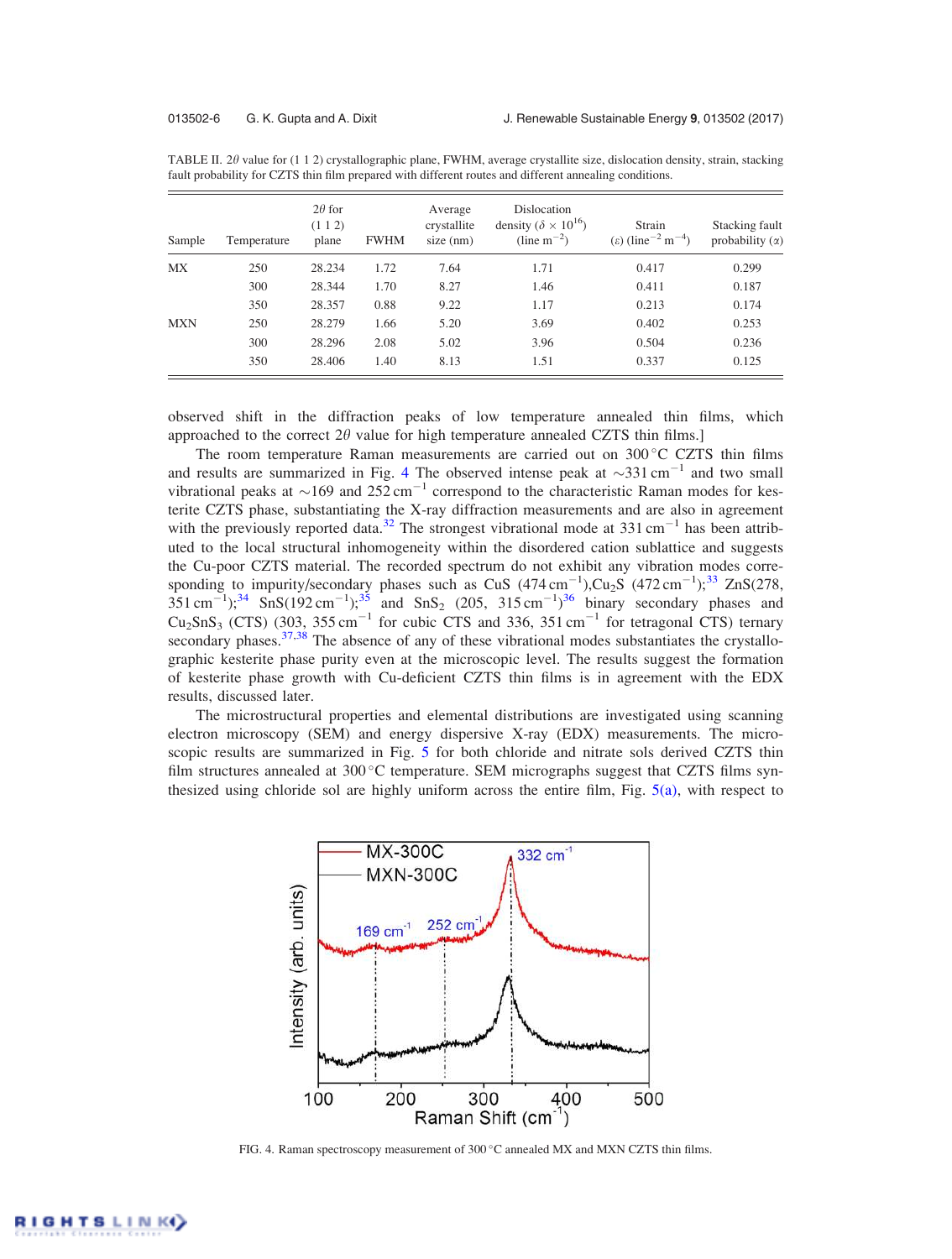

FIG. 5. (a) SEM micrograph and EDX mapping (inset) for chloride precursor film (b) SEM micrograph and EDX mapping (inset) for nitrate precursor film andan schematic 3D view of (c) chloride precursor derived film, showing polycrystalline film with large grains; (d) nitrate precursor film, showing large blisters at the surface.

the nitrate sol derived thin films, which consists of large cracks and voids, as shown in Fig. 5(b). The observed larger grains for chloride sol derived CZTS thin film substantiate the XRD results, as discussed earlier. The surface of CZTS films gets denser with increasing the annealing temperature for chloride sol derived films. The surface texture schematics are represented in Figs. 5(c) and 5(d), showing the observed large and dense grain morphology for chloride precursor derive MX CZTS films and non-uniform growth with voids and cracks surface morphology for nitrate precursor derived MXN CZTS films. The voids and cracks in MXN CZTS thin films may provide possible shunt paths during device fabrication and may result in poor electrical performance, consistent with observed electrical properties for these films, as discussed later. The elemental compositions on these CZTS film structures have been evaluated in several areas across the films and also elemental mapping has been carried out to understand the distribution of different elements across the film. The elemental mapping shows a uniform distribution of constituent elements in chloride sol derived CZTS thin films, as shown in the inset of Fig. 5(a). There are cracks and defects due to blistering effect, observed in nitrate sol derived MXN CZTS films, which are visible even at lower magnifications, Fig. 5(b). These MXN CZTS films are also not well adhered to the substrate surface. The possible reason may be the observed compressive stress in the film or due to the micro-bubbles of trapped gasses during synthesis into the material, which blistered at the time of thermal treatment, consistent with some of the earlier observations.<sup>39</sup> These films also consist of smooth regions, which are relatively defect free with small grains, as observed in XRD spectrums with relatively smaller intensity and wider full width at half maxima. The EDX mapping suggests that defective regions are deficient in copper, and tin, as shown in the inset of Fig. 5(b). In such defective regions, zinc composition is relatively uniform, suggesting the possibility for zinc to be at lower surfaces and the loss in tin and copper elements is attributed due to their relatively low vapor pressures. However, film composition is relatively uniform across such smooth areas.

The detailed elemental composition variation as a function of annealing temperatures for these CZTS thin films is summarized in Fig. 6. All CZTS structures treated at different temperatures, exhibit copper poor and slightly tin rich configurations. This is also in agreement with the observed EDX mapping at defective regions in nitrate precursor film which also showed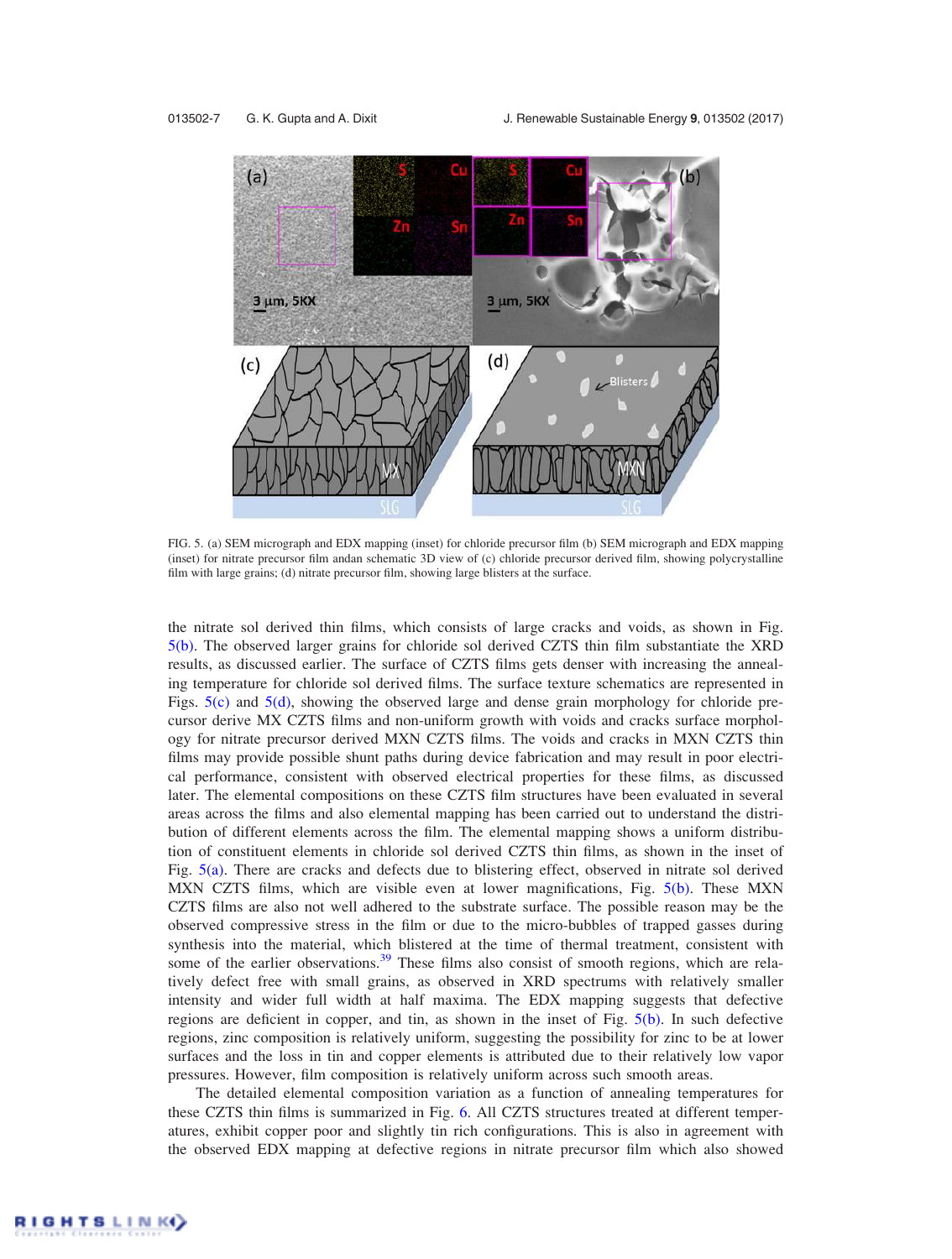relatively uniform zinc concentration deep regions of these CZTS films. The cross-sectional SEM micrographs for both MX and MXN CZTS thin films annealed at  $300^{\circ}$ C are shown in Figs. 7(a) and 7(c), in conjunction with tilted suface morphology with substrate surface, Figs.  $7(b)$  and  $7(d)$ . These measurements confirm the formation of large, dense grains for chloride sol thin films throughout the film surface, whereas despite relatively dense structures, large cracks are propagated from the surface down to the interface for nitrate sol thin films, as marked in Figs. 7(c) and 7(d), indicated with blistered regions. This is consistent with the observed surface blisters, as shown in Fig. 5(b) for nitrate sol thin films, discussed earlier. These cross-sectional micrographs with tilted film structures also confirm that the chloride sol thin films are highly uniform, less defective in conjunction with the dense surface morphology as compared to that of nitrate sol thin films.

The diffuse reflectance measurements are collected in the 300–900 nm wavelength range and the measurements are used to calculate the spectral absorptance, using the Kubelka-Munk model  $F(R) = \frac{(100 - R)^2}{2R}$  $\frac{D-K}{2R}$ , where F(R) is the Kubelka-Munk function and R is the percent diffuse reflectance. The calculated  $F(R)$  has been used to understand the optical bandgap of these CZTS thin film structures using the Tauc relation  $(\alpha h\nu)^{\frac{1}{n}} = A(h\nu - Eg)$ , where  $\alpha$  is the absorption coefficient, h is Plank's constant,  $\nu$  is the photon frequency, A is the proportionality constant, and  $E_g$  is the bandgap of the material.<sup>40</sup> The exponent n signifies the nature of optical bandgap transition. The exponent n can take  $1/2$ ,  $3/2$ ,  $2$ , and 3 values corresponding to direct allowed, direct forbidden, indirect allowed, and indirect forbidden transitions, respectively. In the present case,  $(F(R)h\nu)^2$  versus energy  $h\nu$  exhibit the correct absorption trend (as  $\alpha$  is proportional to F(R)) and thus used to calculate the optical bandgap using these plots, as shown in Fig. 8. The intercept of extrapolated linear region in these plots on energy axis represents the optical bandgap and direct bandgap of these CZTS films is  $\sim$ 1.52 eV for both chloride and nitrate sols derived CZTS thin films.

These measurements, Fig.  $8(a)$ , suggest that the annealing temperature has no significant effect on the optical bandgap for chloride sol derived CZTS thin films. However, a small decrease in the optical bandgap has been observed for nitrate sol derived CZTS film structures. The most important observation is that the absorption is an order of magnitude smaller in the case of nitrate sol derived CZTS thin films and reduced drastically for high temperature annealed thin films. This is not the case for chloride sol derived CZTS thin films, and absorption is nearly independent of temperature. The observed poor absorption in nitrate sol derived CZTS thin films is consistent with observed large defect density from both XRD and SEM measurements. Refractive index and dielectric constant are calculated using modified Moss relation  $E_g n^4 = 108 \text{ eV}^{41}$ . The static dielectric constant ( $\varepsilon_{\text{static}}$ ) and high frequency dielectric constant  $(\epsilon_{\infty})$  are calculated using the relations  $\epsilon_{static} = 18.52 - 3.08 E_g$  and  $\epsilon_{\infty} = n^2$ .<sup>31</sup> The calculated values of n,  $\varepsilon_{\text{static}}$ ,  $\varepsilon_{\infty}$  for CZTS thin film corresponding to bandgap value of 1.52 eV are 2.9033, 13.8384, and 8.4292, respectively, consistent with the reported literature values.<sup>31</sup>



FIG. 6. EDX compositional plot for films processed at different annealing temperature for (a) chloride route and (b) nitrate route.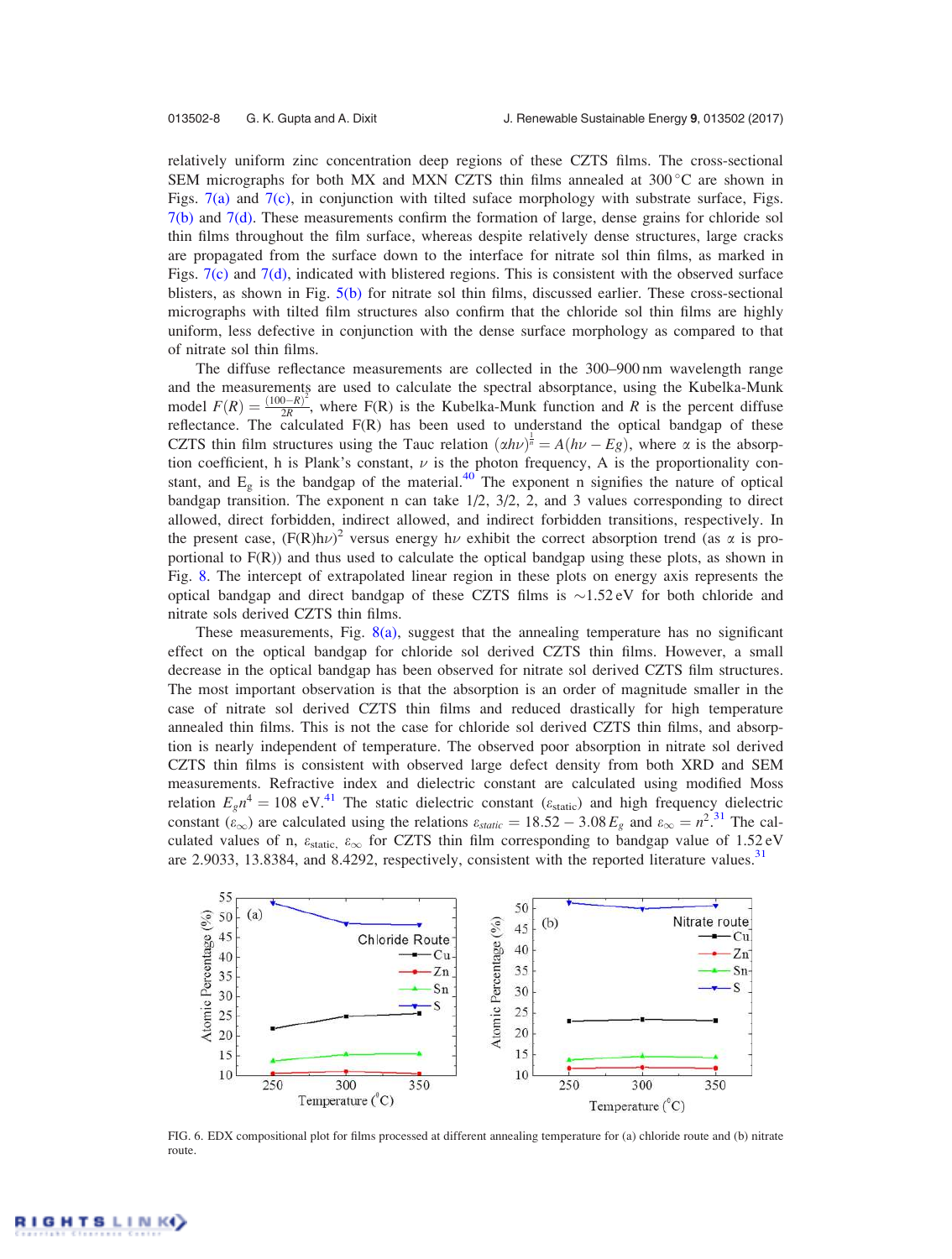

FIG. 7. Cross-sectional SEM micrographs for 300 °C annealed (a) chloride route (MX) (c) nitrate route derived (MXN) CZTS thin films and corresponding surface morphology of (b) chloride route (MX) and (d) nitrate route derived (MXN) CZTS thin films.

Resistivity measurements are carried out in four point van der Pauw configuration, and resistivity mapping is done by taking a measurement at different places across  $1' \times 1'$  CZTS thin films. For resistivity mapping, the  $300^{\circ}$ C annealed sample has been chosen since this temperature has resulted in desired CZTS thin film structures with respect to other CZTS samples treated at different temperatures. The measured resistivities across the CZTS thin films are plotted in Fig. 9 and suggesting that chloride sol based CZTS thin film structures exhibit uniform resistivity distribution as compared to that nitrate sol derived CZTS thin film structures.

It can be seen from the resistivity mapping that chloride precursor film shows very low resistivity values with smaller variation  $0.025 \pm 0.008$   $\Omega$  cm across the entire thin film. This confirms that chloride precursor shows uniform film growth. However, nitrate precursor film shows large resistivity values and the variation in resistivity is very high 31.70  $\pm$  26.2  $\Omega$  cm



FIG. 8.  $(x \cdot E)^2$  vs. photon energy plot for films processed at different baking temperature for (a) chloride precursor route and (b) nitrate precursor route.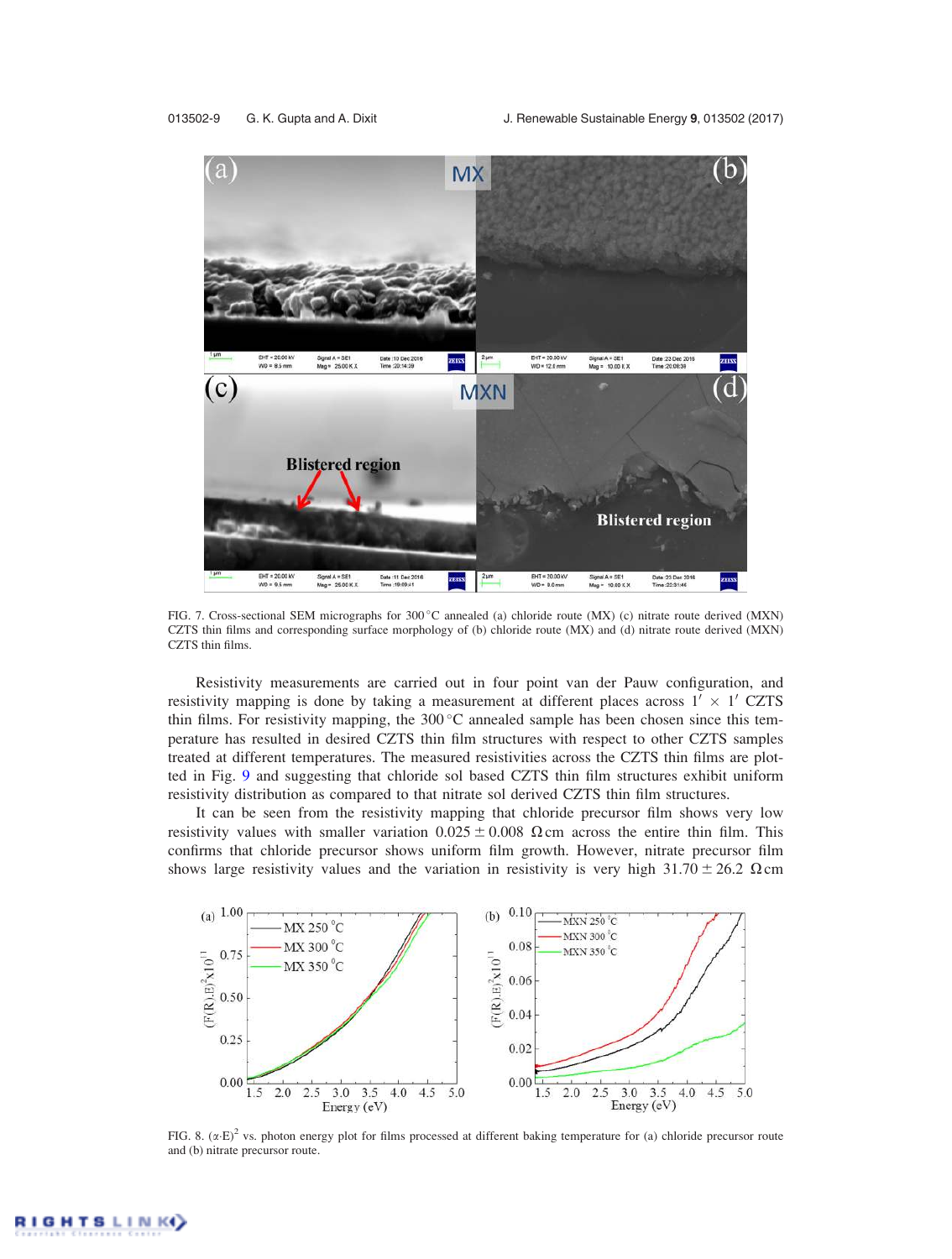013502-10 G. K. Gupta and A. Dixit J. Renewable Sustainable Energy 9, 013502 (2017)



FIG. 9. van der Paw resistivity mapping of sample prepared at temperature 300 °C on 1 in.  $\times$  1 in. CZTS/glass at different positions using (a) chloride precursor route and (b) nitrate precursor route.

which confirms that film is not uniform and defects are present in the sample, as confirmed by XRD and microscopic measurements.

Further, current-voltage (I–V) characteristics of these CZTS thin films are carried out using two point contact method. The I–V characteristics are plotted in Fig. 10 and suggest that chloride sol derived CZTS films are less resistive as compared to that of nitrate sol derived CZTS thin films. The conductivity further increases with annealing temperatures. The insets in Figs. 10(a) and 10(b) show the effect of temperature on resistivity value for chloride and nitrate precursor films, respectively. The possible reason for this increased conductivity of the CZTS film is its increased grain size and lesser defects at higher temperature. Nitrate sol derived CZTS thin films show very poor conductivity compared to that of chloride sol derived CZTS films. The less conductivity for nitrate derived CZTS films is mainly attributed to the presence of cracks and defects, which do not allow a continuous path for the electrical current flow. The thickness of the nitrate precursor films is only  $0.8 \mu m$  compared to chloride precursor films, which are  $\sim$  1.8  $\mu$ m thick. This may also contribute to its higher re sistivity value. The increasing resistivity of MXN CZTS films with annealing temperature may be attributed to the increased defects and dislocations, leading to the discontinuity across the film despite the observed larger grains size.

The space charge limited current conduction is defined as  $I = \frac{9}{8} \varepsilon_r \varepsilon_0 \theta_\mu \frac{V^n}{d^3}$  $\frac{V^n}{d^3}$ , where V is the applied field, d is the distance across the electrode,  $\varepsilon_0$  is the permittivity of free space,  $\varepsilon_r$  is dielectric constant of material,  $\theta$  is the ratio of free electrons to the trapped electrons, and n is the power factor.<sup>42</sup> Assuming single discrete shallow trap level in the prepared films, the trapped electron density,  $N_t$ , can be calculated from trap filled limit voltage (V<sub>TFL</sub>) using  $N_t = \frac{9}{8q} \varepsilon_r \varepsilon_0 \frac{V_{TFL}}{d^2}$ ; where q is the charge and physical meaning of other symbols is same as explained above. The logarithm of current and field plots is derived from the measured current–voltage characteristics and is



FIG. 10. Current-voltage characteristics of films prepared using (a) chloride precursor route and (b) nitrate precursor route. Inset in both the graph represents resistivity measured using van der Paw configuration for the respective films.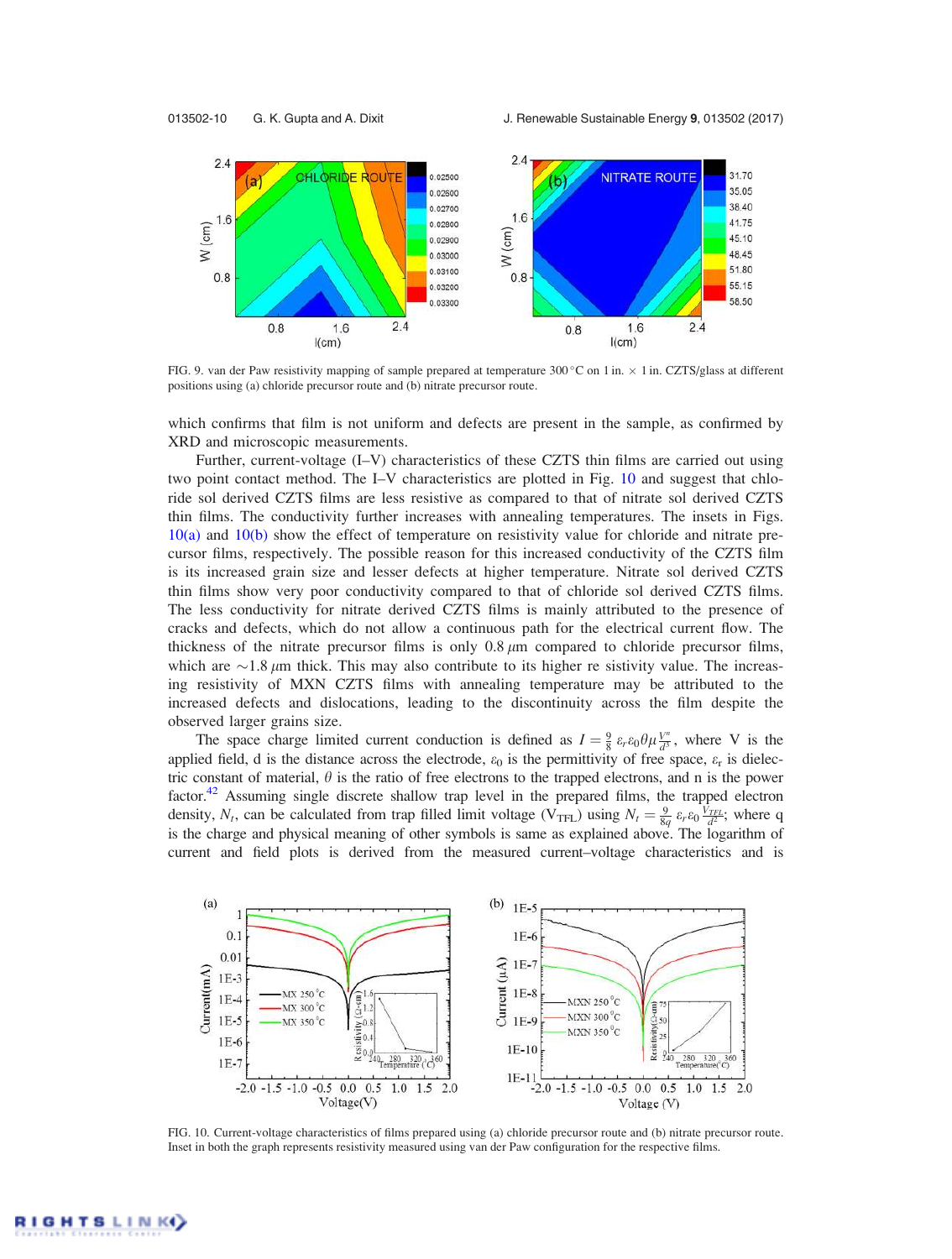

FIG. 11. Logarithmic current versus applied field plots for CZTS thin film prepared ((a)–(c)) using chloride precursor route  $(MX)$  and  $((d)–(f))$  using nitrate precursor route  $(MXN)$ .

summarized in Fig. 11. These measurements suggest that current conduction is ohmic for both MX and MXN CZTS thin films as the slope of these curves is nearly unity, as shown in Fig. 11. However, the low temperature  $\sim$ 250 °C annealed MX CZTS thin films have shown ohmic electrical conduction behavior at lower applied field up to 0.34 V/cm and space charge assisted current conduction (slope is  $\sim$  1.8) for higher applied fields, as shown in Fig. 9(a). The estimated trap filled limited voltage ( $V_{\text{TFL}}$ ) is  $\sim$ 2.4 V/cm, which corresponds to the trapped electron density  $\sim$ 2.07  $\times$  10<sup>9</sup> cm<sup>-3</sup> in this MX CZTS thin film structure. In addition, the slope has started deviating from unity at or above 0.48 V/cm applied field, suggesting the deviation from the normal ohmic behavior. This behavior has not been observed in higher temperature annealed and also for MXN CZTS thin film structures.

### IV. CONCLUSION

Two different metal salt precursors derived routes have been investigated for preparing a suitable sol to synthesize the spin coated CZTS thin film as an absorber for solar photovoltaic applications. The observed results suggest that the nearly stoichiometric uniform thin film structures can be prepared using chloride sol without any additional sulfurization at higher temperatures. The chloride sol derived CZTS thin films annealed at  $300^{\circ}$ C exhibits good structural, optical, and electrical responses as compared to that of nitrate sol derived CZTS thin films. The uniform resistivity distribution and enhanced electrical response have been achieved for MX CZTS thin films under controlled sol conditions and optimized annealing temperatures, suggesting it as a suitable choice for heterostructure solar cell devices. The optimized synthesis can be scaled for larger area deposition for photovoltaic applications. In contrast, the nitrate sol derived CZTS films are not suitable due to the large intrinsic cracks and voids appeared because of blistering effects during synthesis and post-synthesis treatment. These voids and cracks provide the active sites for etching of the bottom molybdenum back contact during cadmium sulfide "CdS" buffer layer deposition on CZTS thin films and thus hampering the device fabrication and its performance.

#### ACKNOWLEDGMENTS

The author Ambesh Dixit acknowledges the Department of Science and Technology (DST), Government of India, through Grant No. DST/INR/ISR/P-12/2014 for carrying out this experimental work.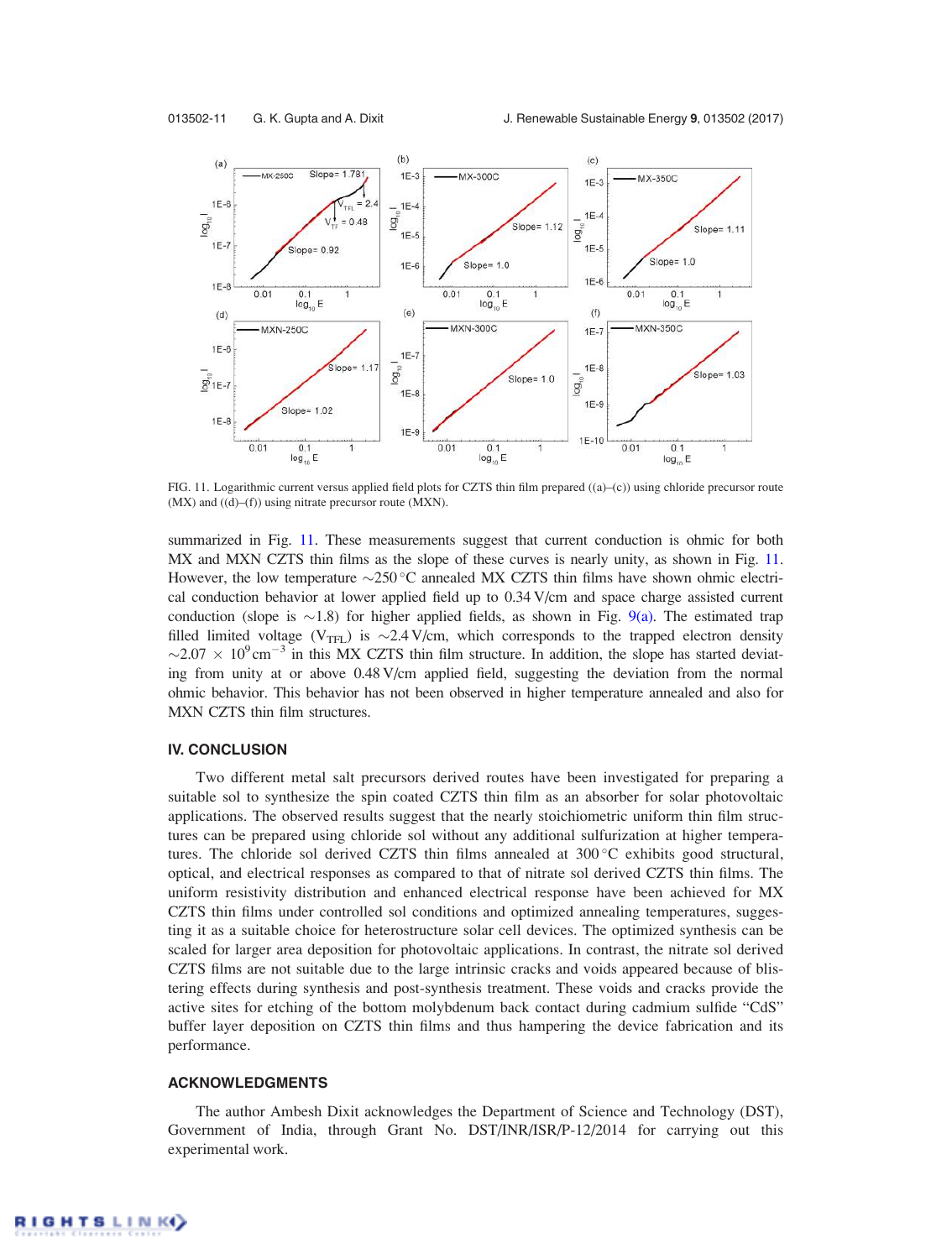<sup>1</sup>P. Jackson, D. Hariskos, R. Wuerz, O. Kiowski, A. Bauer, T. M. Friedlmeier, and M. Powalla, "Properties of Cu(In,Ga)Se<sub>2</sub> solar cells with new record efficiencies up to 21.7%," Phys. Status Solidi RRL 9, 28–31 (2015).

<sup>2</sup>M. A. Green, K. Emery, Y. Hishikawa, W. Warta, and E. D. Dunlop, "Solar cell efficiency tables (version 48)," Prog. Photovoltaics: Res. Appl. 24, 905–913 (2016).

<sup>3</sup>X. Xin, M. He, W. Han, J. Jung, and Z. Lin, "Low-cost copper zinc tin sulfide counter electrodes for high-efficiency dyesensitized solar cells," Angew. Chem. Int. Ed. 50, 11739–11742 (2011).

4 P. Dai, G. Zhang, Y. Chen, H. Jiang, Z. Feng, Z. Lin, and J. Zhan, "Porous copper zinc tin sulfide thin film as photocathode for double junction photoelectrochemical solar cells," Chem. Commun. 48, 3006 (2012).

- <sup>5</sup>K. V. Gurav, S. W. Shin, U. M. Patil, P. R. Deshmukh, M. P. Suryawanshi, G. L. Agawane, S. M. Pawar, P. S. Patil, J. Y. Lee, C. D. Lokhande, and J. H. Kim, "Cu<sub>2</sub>ZnSnS<sub>4</sub> (CZTS)-based room temperature liquefied petroleum gas (LPG) sensor," Sens. Actuators, B 190, 408-413 (2014).
- <sup>6</sup>N. M. Shinde, P. R. Deshmukh, S. V. Patil, and C. D. Lokhande, "Development of polyaniline/Cu<sub>2</sub>ZnSnS<sub>4</sub> (CZTS) thin film based heterostructure as room temperature LPG sensor," Sens. Actuators. A 193, 79–86 (2013).

<sup>7</sup>X. Yu, X. An, A. Genç, M. Ibáñez, J. Arbiol, Y. Zhang, and A. Cabot, "Cu<sub>2</sub>ZnSnS<sub>4</sub>–PtM (M = Co, Ni) nanoheterostructures for photocatalytic hydrogen evolution," J. Phys. Chem. C. 119, 21882–21888 (2015).

- <sup>8</sup>J. Wang, P. Zhang, X. Song, and L. Gao, "Surfactant-free hydrothermal synthesis of Cu<sub>2</sub>ZnSnS4 (CZTS) nanocrystals with photocatalytic properties," RSC Adv. 4, 27805 (2014).
- ${}^{9}F$ . Jiang, Gunawan, T. Harada, Y. Kuang, T. Minegishi, K. Domen, and S. Ikeda, "Pt/In<sub>2</sub>S<sub>3</sub>/CdS/Cu<sub>2</sub>ZnSnS<sub>4</sub> thin film as an efficient and stable photocathode for water reduction under sunlight radiation," J. Am. Chem. Soc. 137, 13691–13697 (2015).
- 10M. Johnson, S. V. Baryshev, E. Thimsen, M. Manno, X. Zhang, I. V. Veryovkin, C. Leighton, and E. S. Aydil, "Alkalimetal-enhanced grain growth in Cu<sub>2</sub>ZnSnS<sub>4</sub> thin films," Energy Environ. Sci. 7, 1931-1938 (2014).
- <sup>11</sup>A. Nagaoka, H. Miyake, T. Taniyama, K. Kakimoto, Y. Nose, M. A. Scarpulla, and K. Yoshino, "Effects of sodium on electrical properties in Cu<sub>2</sub>ZnSnS<sub>4</sub> single crystal," Appl. Phys. Lett. 104, 152101 (2014).
- <sup>12</sup>B. P. Rand, J. Genoe, P. Heremans, and J. Poortmans, "Solar cells utilizing small molecular weight organic semiconductors," Prog. Photovoltaics: Res. Appl. 15, 659–676 (2007).
- <sup>13</sup>S.-N. Park, S.-J. Sung, J.-H. Sim, K.-J. Yang, D.-K. Hwang, J. Kim, G. Y. Kim, W. Jo, D.-H. Kim, and J.-K. Kang, "Nanostructured p-type CZTS thin films prepared by a facile solution process for 3D p-n junction solar cells," Nanoscale 7, 11182–11189 (2015).
- <sup>14</sup>J. Kong, Z.-J. Zhou, M. Li, W.-H. Zhou, S.-J. Yuan, R.-Y. Yao, Y. Zhao, and S.-X. Wu, "Wurtzite copper-zinc-tin sulfide as a superior counter electrode material for dye-sensitized solar cells," Nanoscale Res. Lett. 8, 464 (2013).
- <sup>15</sup>T. P. Dhakal, C. Y. Peng, R. Reid Tobias, R. Dasharathy, and C. R. Westgate, "Characterization of a CZTS thin film solar cell grown by sputtering method," Sol. Energy 100, 23–30 (2014).
- <sup>16</sup>T. Kubart, T. Ericson, J. J. Scragg, M. Edoff, and C. Platzer-Björkman, "Reactive sputtering of Cu<sub>2</sub>ZnSnS<sub>4</sub> thin films-Target effects on the deposition process stability," Surf. Coat. Technol. 240, 281–285 (2014).
- <sup>17</sup>T. Ericson, T. Kubart, J. J. Scragg, and C. Platzer-Björkman, Thin Solid Films **520**, 7093–7099 (2012).
- <sup>18</sup>B. Shin, O. Gunawan, Y. Zhu, N. A. Bojarczuk, S. J. Chey, and S. Guha, "Thin film solar cell with 8.4% power conversion efficiency using an earth-abundant Cu<sub>2</sub>ZnSnS<sub>4</sub> absorber," Prog. Photovoltaics 21, 72-76 (2013).
- <sup>19</sup>J. Wang, P. Zhang, X. Song, and L. Gao, "Cu<sub>2</sub>ZnSnS<sub>4</sub> thin films: Spin coating synthesis and photoelectrochemistry," RSC Adv. 4, 21318 (2014).
- $^{20}$ K. D. Zhang, Z. R. Tian, J. B. Wang, B. Li, X. L. Zhong, D. Y. Guo, and S. M. He, "Preparation of Cu<sub>2</sub>ZnSnS<sub>4</sub> thin films using spin-coating method with thermolysis and annealing," J. Sol-Gel Sci. Technol. 73, 452–459 (2015).
- $^{21}K$ . Tanaka, N. Moritake, and H. Uchiki, "Preparation of Cu<sub>2</sub>ZnSnS<sub>4</sub> thin films by sulfurizing sol-gel deposited precursors," Sol. Energy Mater. Sol. Cells 91, 1199–1201 (2007).
- <sup>22</sup>K. Tanaka, Y. Fukui, N. Moritake, and H. Uchiki, "Chemical composition dependence of morphological and optical properties of Cu<sub>2</sub>ZnSnS<sub>4</sub> thin films deposited by sol–gel sulfurization and Cu<sub>2</sub>ZnSnS<sub>4</sub> thin film solar cell efficiency," Sol. Energy Mater. Sol. Cells 95, 838-842 (2011).
- $^{23}$ K. Tanaka, M. Oonuki, N. Moritake, and H. Uchiki, "Cu<sub>2</sub>ZnSnS<sub>4</sub> thin film solar cells prepared by non-vacuum processing," Sol. Energy Mater. Sol. Cells 93, 583–587 (2009).
- <sup>24</sup>J. A. Bwamba, N. Alu, K. K. Adama, Z. Abdullahi, U. U. Iwok, A. C. Egba, and A. A. Oberafo, "Characterization of CZTS absorbent material prepared by field-assisted spray pyrolysis," Am. J. Mater. Sci. 4, 127–132 (2014).
- <sup>25</sup>S. S. Mali, P. S. Shinde, C. A. Betty, P. N. Bhosale, Y. W. Oh, and P. S. Patil, "Synthesis and characterization of Cu2ZnSnS<sup>4</sup> thin films by SILAR method," J. Phys. Chem. Solids 73, 735–740 (2012).
- <sup>26</sup>M. P. Suryawanshi, S. W. Shin, U. V. Ghorpade, K. V. Gurav, C. W. Hong, and A. V. Moholkar, "Improved photoelectrochemical performance of Cu2ZnSnS<sup>4</sup> (CZTS) thin films prepared using modified successive ionic layer adsorption and reaction (SILAR) sequence," Electrochim. Acta 150, 136–145 (2014).
- <sup>27</sup>S. Chen, H. Tao, Y. Shen, L. Zhu, X. Zeng, J. Tao, and T. Wang, "RSC advances treatment," RSC Adv. 5, 6682–6686 (2015).
- <sup>28</sup>V. Bilgin, S. Kose, F. Atay, and I. Akyuz, "The effect of substrate temperature on the structural and some physical properties of ultrasonically sprayed CdS films," Mater. Chem. Phys. 94, 103–108 (2005).
- <sup>29</sup>G. K. Williamson and R. E. Smallman, "III. Dislocation densities in some annealed and cold-worked metals from measurements on the X-ray debye-scherrer spectrum," Philos. Mag. 1, 34-46 (1956).
- <sup>30</sup>M. Y. Ali, "The effect of copper concentration on structural, optical and dielectric properties of Cu<sub>x</sub>Zn<sub>1-x</sub>S thin films," Opt. Commun. 285, 1215–1220 (2012).
- <sup>31</sup>J. Henry, K. Mohanraj, and G. Sivakumar, "Electrical and optical properties of CZTS thin films prepared by SILAR method," J. Asian Ceram. Soc. 4, 81–84 (2016).
- <sup>32</sup>P. R. Ghediya and T. K. Chaudhuri, "Dark and photo-conductivity of doctor-bladed CZTS films above room temperature," J. Phys. D: Appl. Phys. 48, 455109 (2015).
- <sup>33</sup>B. Minceva-Sukarova, M. Najdoski, I. Grozdanov, and C. J. Chunnilall, "Raman spectra of thin solid films of some metal sulfides," J. Mol. Struct. 410–411, 267–270 (1997).
- <sup>34</sup>Y. C. Cheng, C. Q. Jin, F. Gao, X. L. Wu, W. Zhong, S. H. Li, and P. K. Chu, "Raman scattering study of zinc blende and wurtzite ZnS," J. Appl. Phys. 106, 123505 (2009).